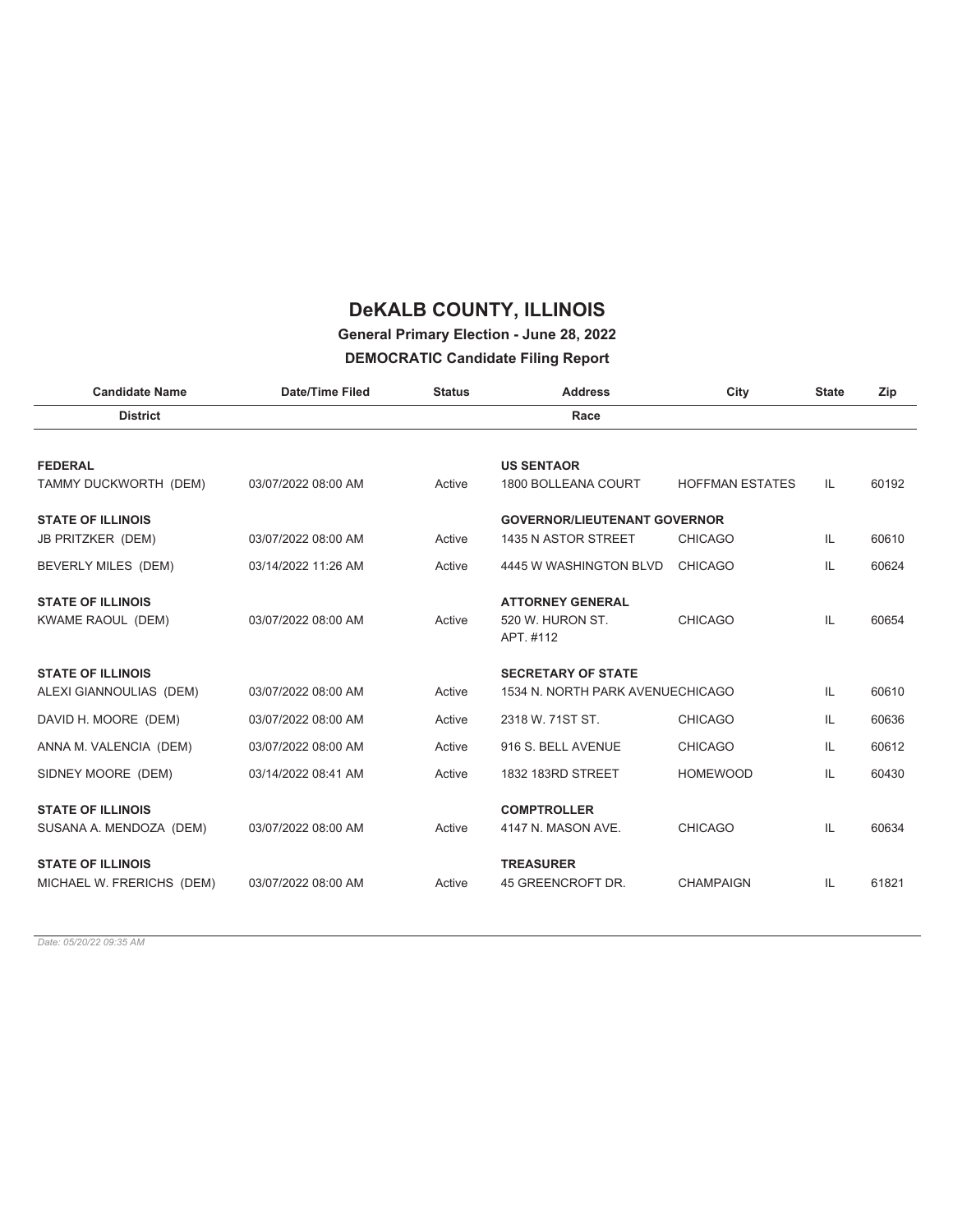### **General Primary Election - June 28, 2022**

#### **DEMOCRATIC Candidate Filing Report**

| <b>Candidate Name</b>                           | <b>Date/Time Filed</b> | <b>Status</b> | <b>Address</b>                           | City              | <b>State</b> | Zip   |
|-------------------------------------------------|------------------------|---------------|------------------------------------------|-------------------|--------------|-------|
| <b>District</b>                                 |                        |               | Race                                     |                   |              |       |
| <b>11TH CONGRESSIONAL DISTRICT</b>              |                        |               | <b>11TH U.S. REPRESENTATIVE</b>          |                   |              |       |
| BILL FOSTER (DEM)                               | 03/07/2022 08:00 AM    | Active        | 511 AURORA AVE<br>#510                   | <b>NAPERVILLE</b> | IL.          | 60540 |
| <b>11TH CONGRESSIONAL DISTRICT</b>              |                        |               | <b>11TH STATE CENTRAL COMMITTEEWOMAN</b> |                   |              |       |
| KRISTINA ZAHORIK (DEM)                          | 03/07/2022 08:00 AM    | Active        | <b>8 FENVIEW COURT</b>                   | OAKWOOD HILLS     | IL.          | 60013 |
| RACHEL DAVIS (DEM)                              | 03/14/2022 01:13 PM    | Active        | 1504 W. DOWNER PLACE                     | <b>AURORA</b>     | IL           | 60506 |
| <b>11TH CONGRESSIONAL DISTRICT</b>              |                        |               | <b>11TH STATE CENTRAL COMMITTEEMAN</b>   |                   |              |       |
| PETER JANKO (DEM)                               | 03/07/2022 08:00 AM    | Active        | 18719 RIVER ROAD                         | <b>MARENGO</b>    | IL           | 60152 |
| RENATO MARIOTTI (DEM)                           | 03/07/2022 08:00 AM    | Active        | 1136 JANE AVE.                           | <b>NAPERVILLE</b> | IL           | 60540 |
| <b>14TH CONGRESSIONAL DISTRICT</b>              |                        |               | <b>14TH U.S. REPRESENTATIVE</b>          |                   |              |       |
| LAUREN UNDERWOOD (DEM)                          | 03/07/2022 08:00 AM    | Active        | 2933 REFLECTION DRIVE                    | <b>NAPERVILLE</b> | IL           | 60564 |
| <b>14TH CONGRESSIONAL DISTRICT</b>              |                        |               | <b>14TH STATE CENTRAL COMMITTEEWOMAN</b> |                   |              |       |
| CHRISTINE BENSON (DEM)                          | 03/07/2022 08:00 AM    | Active        | 2235 DELANEY DRIVE                       | <b>OTTAWA</b>     | IL           | 61350 |
| NATALIE A. MANLEY (DEM)                         | 03/07/2022 08:00 AM    | Active        | 1927 TIMBERS EDGE CIRCLE JOLIET          |                   | IL           | 60431 |
| <b>14TH CONGRESSIONAL DISTRICT</b>              |                        |               | <b>14TH STATE CENTRAL COMMITTEEWOMAN</b> |                   |              |       |
| KEVIN DUFFY BLACKBURN (DEM) 03/07/2022 08:00 AM |                        | Active        | 3306 KINGSWOOD COURT                     | <b>JOLIET</b>     | IL           | 60431 |
|                                                 |                        |               |                                          |                   |              |       |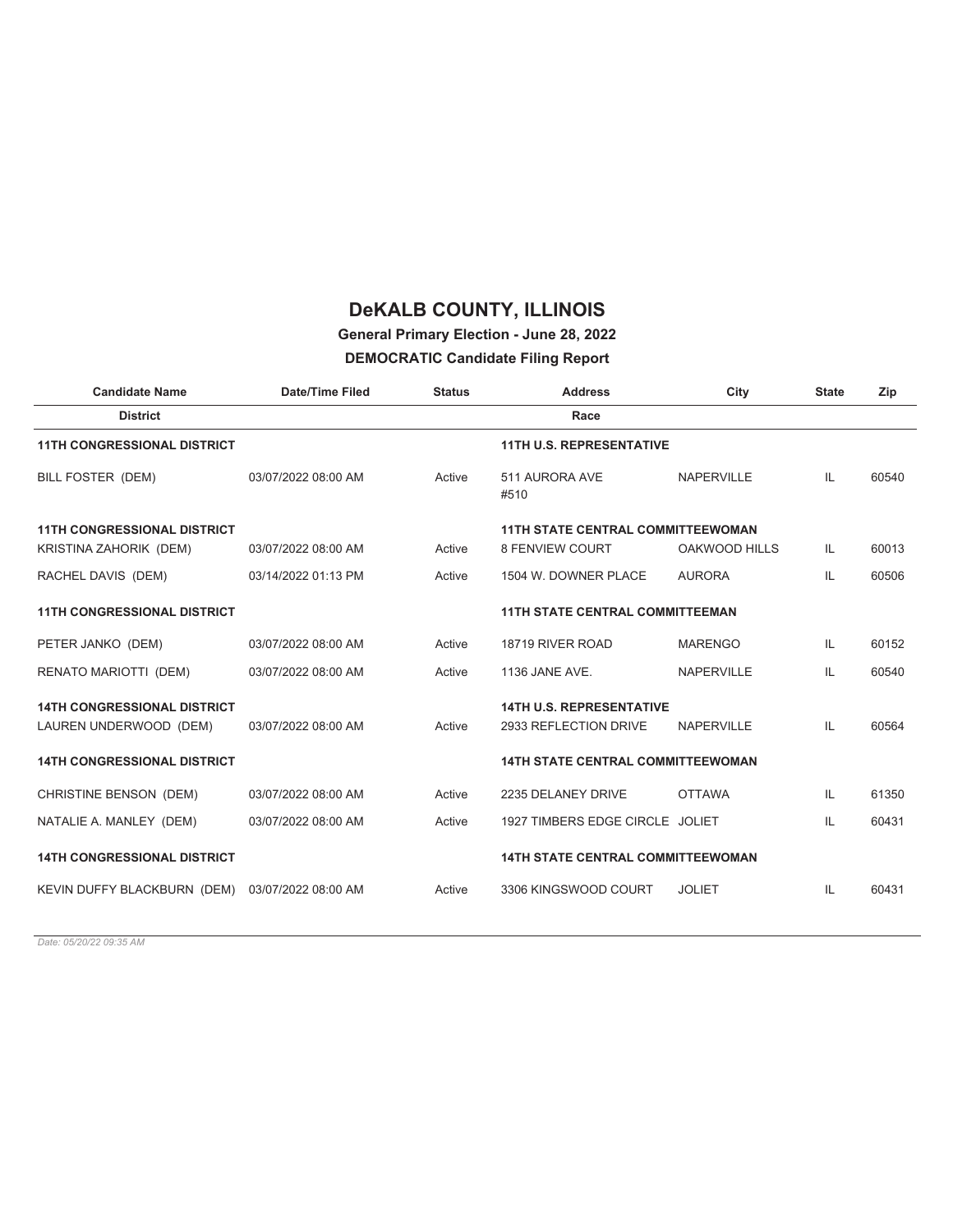# **General Primary Election - June 28, 2022**

**DEMOCRATIC Candidate Filing Report**

| <b>Candidate Name</b>                                             | <b>Date/Time Filed</b> | <b>Status</b> | <b>Address</b>                                | City               | <b>State</b> | Zip   |
|-------------------------------------------------------------------|------------------------|---------------|-----------------------------------------------|--------------------|--------------|-------|
| <b>District</b>                                                   |                        |               | Race                                          |                    |              |       |
| TOM P. WALSH (DEM)                                                | 03/07/2022 08:00 AM    | Active        | 1128 PAUL STREET                              | <b>OTTAWA</b>      | IL           | 61350 |
| MICHAEL CROWNER (DEM)                                             | 03/07/2022 08:00 AM    | Active        | 2162 KEMMERER LANE                            | <b>BOLINGBROOK</b> | IL           | 60490 |
| JOHN LAESCH (DEM)                                                 | 03/07/2022 08:00 AM    | Active        | 710 S. 4TH ST                                 | <b>AURORA</b>      | IL           | 60505 |
| <b>16TH CONGRESSIONAL DISTRICT</b>                                |                        |               | <b>16TH U.S. REPRESENTATIVE</b>               |                    |              |       |
| <b>16TH CONGRESSIONAL DISTRICT</b>                                |                        |               | <b>16TH STATE CENTRAL COMMITTEEWOMAN</b>      |                    |              |       |
| ELIZABETH LINDQUIST (DEM)                                         | 03/07/2022 08:00 AM    | Active        | 12328 N LEDGES DRIVE                          | <b>ROSCOE</b>      | IL           | 61073 |
| <b>16TH CONGRESSIONAL DISTRICT</b>                                |                        |               | <b>16TH STATE CENTRAL COMMITTEEWOMAN</b>      |                    |              |       |
| JOHN DANIEL (DEM)                                                 | 03/08/2022 08:17 AM    | Active        | 400 E. FRONTIER DRIVE                         | <b>MINOOKA</b>     | IL           | 60447 |
| RICK WILKIN (DEM)                                                 | 03/09/2022 03:56 PM    | Active        | 101 S. WEST STREET                            | OHIO               | IL           | 61349 |
| <b>35TH LEGISLATIVE DISTRICT</b>                                  |                        |               | <b>35TH STATE SENATOR</b>                     |                    |              |       |
| <b>37TH LEGISLATIVE DISTRICT</b>                                  |                        |               | <b>37TH STATE SENATOR</b>                     |                    |              |       |
| <b>38TH LEGISLATIVE DISTRICT</b>                                  |                        |               | <b>38TH STATE SENATOR</b>                     |                    |              |       |
| <b>45TH LEGISLATIVE DISTRICT</b><br><b>GERALD H PODRAZA (DEM)</b> | 03/30/2022 02:00 PM    | Active        | <b>38TH STATE SENATOR</b><br>304 TERRITORY DR | <b>GALENA</b>      | IL           | 61036 |
| <b>70TH REPRESENTATIVE DISTRICT</b>                               |                        |               | <b>70TH STATE REPRESENTATIVE</b>              |                    |              |       |
| <b>74TH REPRESENTATIVE DISTRICT</b>                               |                        |               | <b>74TH STATE REPRESENTATIVE</b>              |                    |              |       |
|                                                                   |                        |               |                                               |                    |              |       |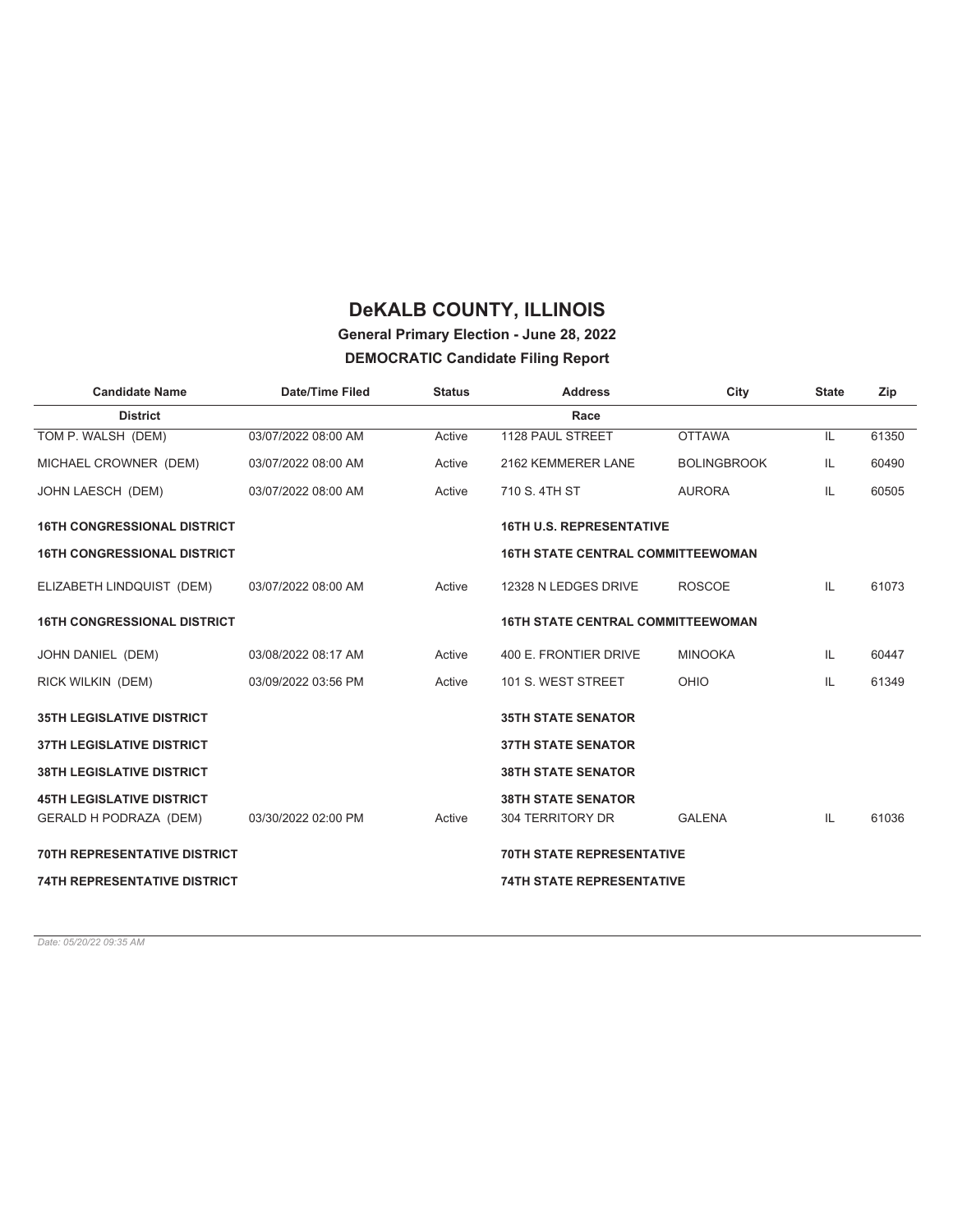### **General Primary Election - June 28, 2022**

#### **DEMOCRATIC Candidate Filing Report**

| <b>Candidate Name</b>                           | <b>Date/Time Filed</b> | <b>Status</b> | <b>Address</b>                            | City          | <b>State</b> | Zip   |
|-------------------------------------------------|------------------------|---------------|-------------------------------------------|---------------|--------------|-------|
| <b>District</b>                                 |                        |               | Race                                      |               |              |       |
| <b>75TH REPRESENTATIVE DISTRICT</b>             |                        |               | <b>75TH STATE REPRESENTATIVE</b>          |               |              |       |
| <b>76TH REPRESENTATIVE DISTRICT</b>             |                        |               | <b>76TH STATE REPRESENTATIVE</b>          |               |              |       |
| LANCE YEDNOCK (DEM)                             | 03/07/2022 08:00 AM    | Active        | 2441 CIRCLE DRIVE                         | <b>OTTAWA</b> | IL           | 61350 |
| <b>89TH REPRESENTATIVE DISTRICT</b>             |                        |               | <b>89TH STATE REPRESENTATIVE</b>          |               |              |       |
| <b>DEKALB COUNTY</b>                            |                        |               | <b>COUNTY CLERK</b>                       |               |              |       |
| LINH NGUYEN (DEM)                               | 03/07/2022 08:30 AM    | Active        | <b>6 JENNIFER LN</b>                      | <b>DEKALB</b> | IL           | 60115 |
| <b>DEKALB COUNTY</b>                            |                        |               | <b>COUNTY TREASURER</b>                   |               |              |       |
| <b>DEKALB COUNTY</b>                            |                        |               | <b>SHERIFF</b>                            |               |              |       |
| ESR-4 (BOONE/WINN)                              |                        |               | <b>REGIONAL SUPERINTENDENT OF SCHOOLS</b> |               |              |       |
| ESR-16 (DEKALB)                                 |                        |               | <b>REGIONAL SUPERINTENDENT OF SCHOOLS</b> |               |              |       |
| AMANDA CHRISTENSEN (DEM)                        | 03/07/2022 08:30 AM    | Active        | 4 HILL COURT                              | <b>DEKALB</b> | IL           | 60115 |
| ESR-31 (KANE)                                   |                        |               | <b>REGIONAL SUPERINTENDENT OF SCHOOLS</b> |               |              |       |
| ESR-35 (LASALLE-MARSHALL-PUTNAM)                |                        |               | <b>REGIONAL SUPERINTENDENT OF SCHOOLS</b> |               |              |       |
| CHRISTOPHER B. DVORAK (DEM) 03/07/2022 08:00 AM |                        | Active        | 2207 CATON ROAD                           | <b>OTTAWA</b> | IL           | 61350 |
| ESR-47 (LEE-OGLE-WHITESIDE)                     |                        |               | <b>REGIONAL SUPERINTENDENT OF SCHOOLS</b> |               |              |       |
| <b>COUNTY BOARD DIST 1</b>                      |                        |               | <b>COUNTY BOARD MEMBER</b>                |               |              |       |
| FREDRICK (FRED) HALL (DEM)                      | 03/10/2022 12:00 PM    | Active        | 405 S 3RD ST                              | <b>MALTA</b>  | IL           | 60150 |
|                                                 |                        |               |                                           |               |              |       |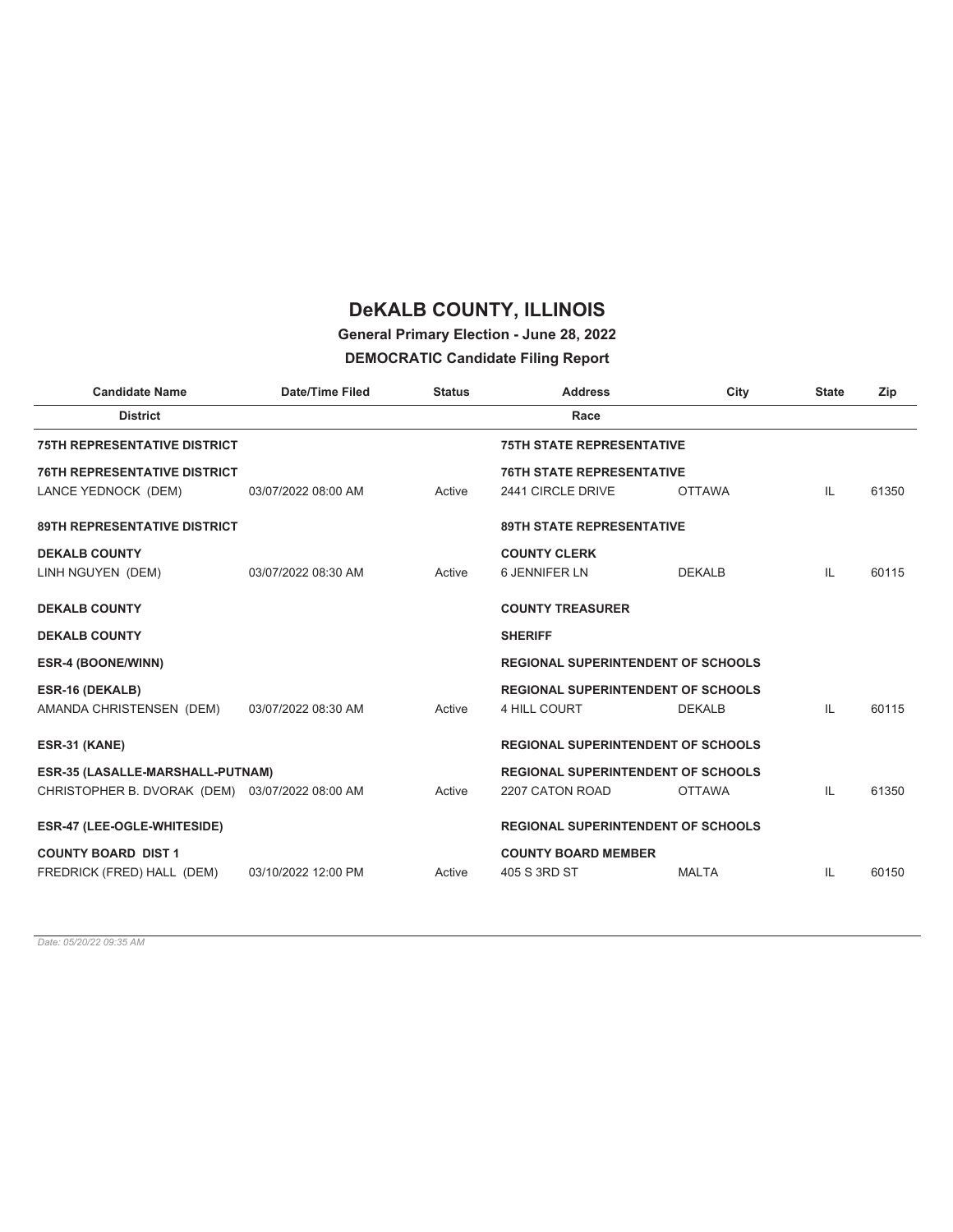# **General Primary Election - June 28, 2022**

#### **DEMOCRATIC Candidate Filing Report**

| <b>Candidate Name</b>      | <b>Date/Time Filed</b> | <b>Status</b> | <b>Address</b>             | City            | <b>State</b> | Zip   |
|----------------------------|------------------------|---------------|----------------------------|-----------------|--------------|-------|
| <b>District</b>            |                        |               | Race                       |                 |              |       |
| <b>COUNTY BOARD DIST 2</b> |                        |               | <b>COUNTY BOARD MEMBER</b> |                 |              |       |
| <b>COUNTY BOARD DIST 3</b> |                        |               | <b>COUNTY BOARD MEMBER</b> |                 |              |       |
| AMBER L QUITNO (DEM)       | 03/07/2022 08:00 AM    | Active        | 1722 STERLING DR           | <b>SYCAMORE</b> | IL           | 60178 |
| <b>COUNTY BOARD DIST 4</b> |                        |               | <b>COUNTY BOARD MEMBER</b> |                 |              |       |
| STEWART OGILVIE (DEM)      | 03/07/2022 08:30 AM    | Active        | 1210 COMMERCIAL ST         | <b>SYCAMORE</b> | IL           | 60178 |
| BRETT JOHANSEN (DEM)       | 03/07/2022 09:15 AM    | Active        | 1259 BRISTOL DR W          | <b>SYCAMORE</b> | IL           | 60178 |
| <b>COUNTY BOARD DIST 5</b> |                        |               | <b>COUNTY BOARD MEMBER</b> |                 |              |       |
| BENJAMIN HAIER (DEM)       | 03/07/2022 08:30 AM    | Active        | 229 S OAK ST               | CORTLAND        | IL           | 60112 |
| <b>COUNTY BOARD DIST 6</b> |                        |               | <b>COUNTY BOARD MEMBER</b> |                 |              |       |
| RUKISHA CRAWFORD (DEM)     | 03/07/2022 09:45 AM    | Active        | 2387 RUBY LANE             | <b>DEKALB</b>   | IL.          | 60115 |
| <b>COUNTY BOARD DIST 7</b> |                        |               | <b>COUNTY BOARD MEMBER</b> |                 |              |       |
| C SCOTT CAMPBELL (DEM)     | 03/07/2022 08:30 AM    | Active        | 316 LINDEN PLACE           | <b>DEKALB</b>   | IL           | 60115 |
| TERRI MANN-LAMB (DEM)      | 03/14/2022 08:45 AM    | Active        | 257 ROLFE RD               | <b>DEKALB</b>   | IL           | 60115 |
| <b>COUNTY BOARD DIST 8</b> |                        |               | <b>COUNTY BOARD MEMBER</b> |                 |              |       |
| CHRIS PORTERFIELD (DEM)    | 03/07/2022 08:30 AM    | Active        | 329 E ROYAL DR             | <b>DEKALB</b>   | IL.          | 60115 |
| MICHELLE PICKETT (DEM)     | 03/07/2022 12:00 PM    | Active        | 3207 NAPA CT               | <b>DEKALB</b>   | IL.          | 60115 |
| <b>COUNTY BOARD DIST 9</b> |                        |               | <b>COUNTY BOARD MEMBER</b> |                 |              |       |
| ELLINGSWORTH WEBB (DEM)    | 03/07/2022 08:46 AM    | Active        | 1226 PLEASANT ST           | <b>DEKALB</b>   | IL           | 60115 |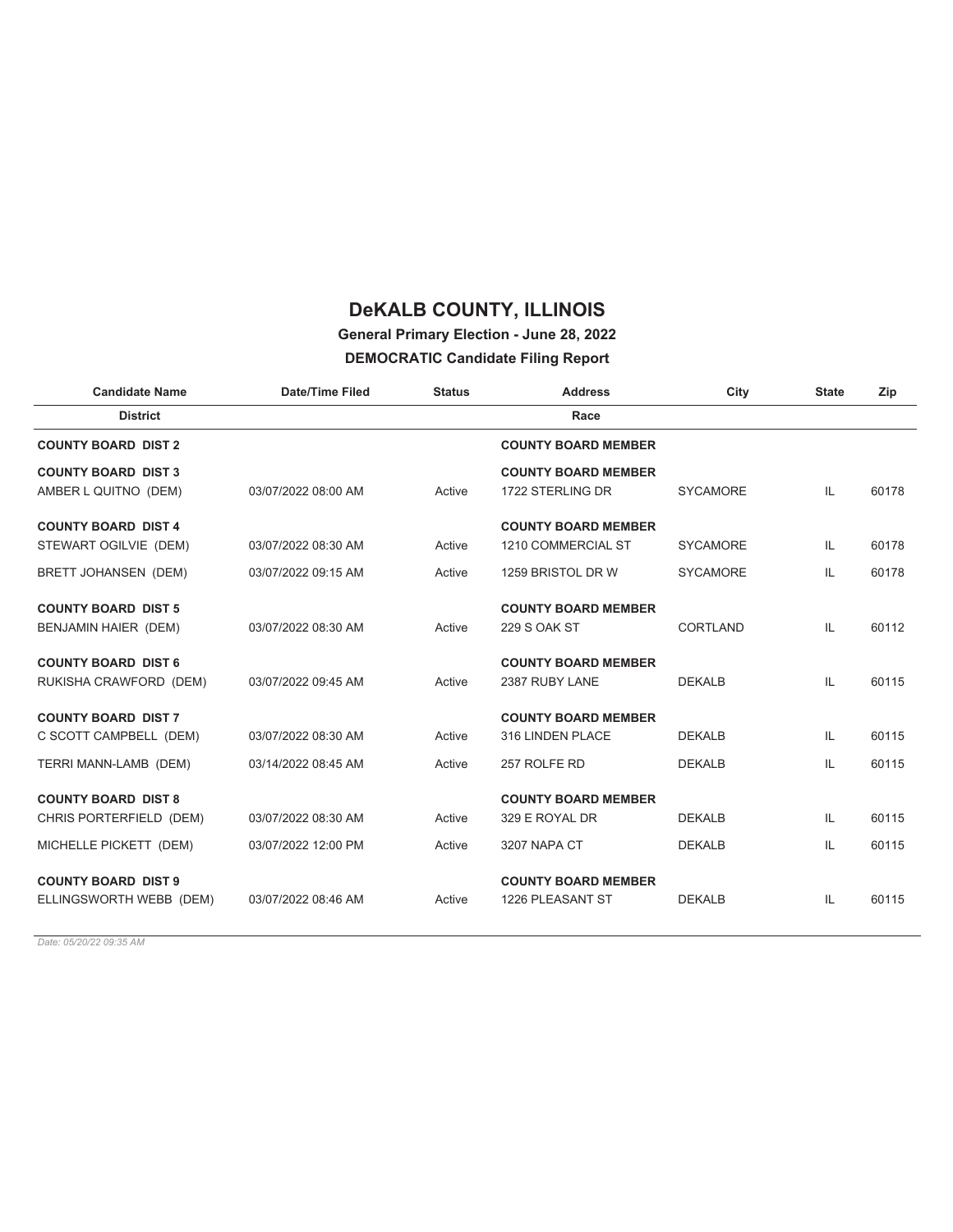### **General Primary Election - June 28, 2022**

#### **DEMOCRATIC Candidate Filing Report**

| <b>Candidate Name</b>                              | <b>Date/Time Filed</b> | <b>Status</b> | <b>Address</b>               | City                | <b>State</b> | Zip   |
|----------------------------------------------------|------------------------|---------------|------------------------------|---------------------|--------------|-------|
| <b>District</b>                                    |                        |               | Race                         |                     |              |       |
|                                                    |                        |               | <b>UNIT A</b>                |                     |              |       |
| JIM LUEBKE (DEM)                                   | 03/07/2022 09:30 AM    | Active        | 504 SYCAMORE RD              | <b>DEKALB</b>       | IL.          | 60115 |
| <b>COUNTY BOARD DIST 10</b>                        |                        |               | <b>COUNTY BOARD MEMBER</b>   |                     |              |       |
| MARY LEE COZAD (DEM)                               | 03/07/2022 01:12 PM    | Active        | 120 E SUNSET PL              | <b>DEKALB</b>       | IL           | 60115 |
| CRAIG S. ROMAN (DEM)                               | 03/09/2022 01:13 PM    | Active        | 1766 GOLDENROD TURN          | <b>DEKALB</b>       | IL           | 60115 |
| <b>COUNTY BOARD DIST 11</b>                        |                        |               | <b>COUNTY BOARD MEMBER</b>   |                     |              |       |
| SHELL (CELESTE) DeYOUNG DUNN (C3EW/2022 09:11 AM   |                        | Active        | 210 S GAGE ST                | <b>SOMONAUK</b>     | IL           | 60552 |
| <b>COUNTY BOARD DIST 12</b>                        |                        |               | <b>COUNTY BOARD MEMBER</b>   |                     |              |       |
| <b>2ND JUDICIAL DISTRICT</b>                       |                        |               | <b>2ND SUPREME - VACANCY</b> |                     |              |       |
| RENE CRUZ (DEM)                                    | 03/07/2022 08:00 AM    | Active        | 650 SADDLE LANE              | <b>AURORA</b>       | IL.          | 60505 |
| ELIZABETH "LIZ" ROCHFORD (DEM) 03/07/2022 08:00 AM |                        | Active        | 436 SPRUCE AVENUE            | <b>LAKE FOREST</b>  | IL           | 60045 |
| NANCY RODKIN ROTERING (DEM) 03/07/2022 08:00 AM    |                        | Active        |                              |                     | IL           |       |
| <b>2ND JUDICIAL DISTRICT</b>                       |                        |               | 2ND APPELLATE - VACANCY      |                     |              |       |
| MICHAEL CORTINA (DEM)                              | 03/07/2022 08:00 AM    | Active        | 6720 RHODE ISLAND TRAIL      | <b>CRYSTAL LAKE</b> | IL.          | 60012 |
| CHRIS KENNEDY (DEM)                                | 03/07/2022 08:00 AM    | Active        | 937 SANDSTONE DRIVE          | <b>LIBERTYVILLE</b> | IL           | 60048 |
| ERIN CARTWRIGHT WEINSTEIN (DEM3/07/2022 10:44 AM   |                        | Active        | 6020 WASHINGTON STREET       | <b>GURNEE</b>       | IL           | 60031 |
|                                                    |                        |               |                              |                     |              |       |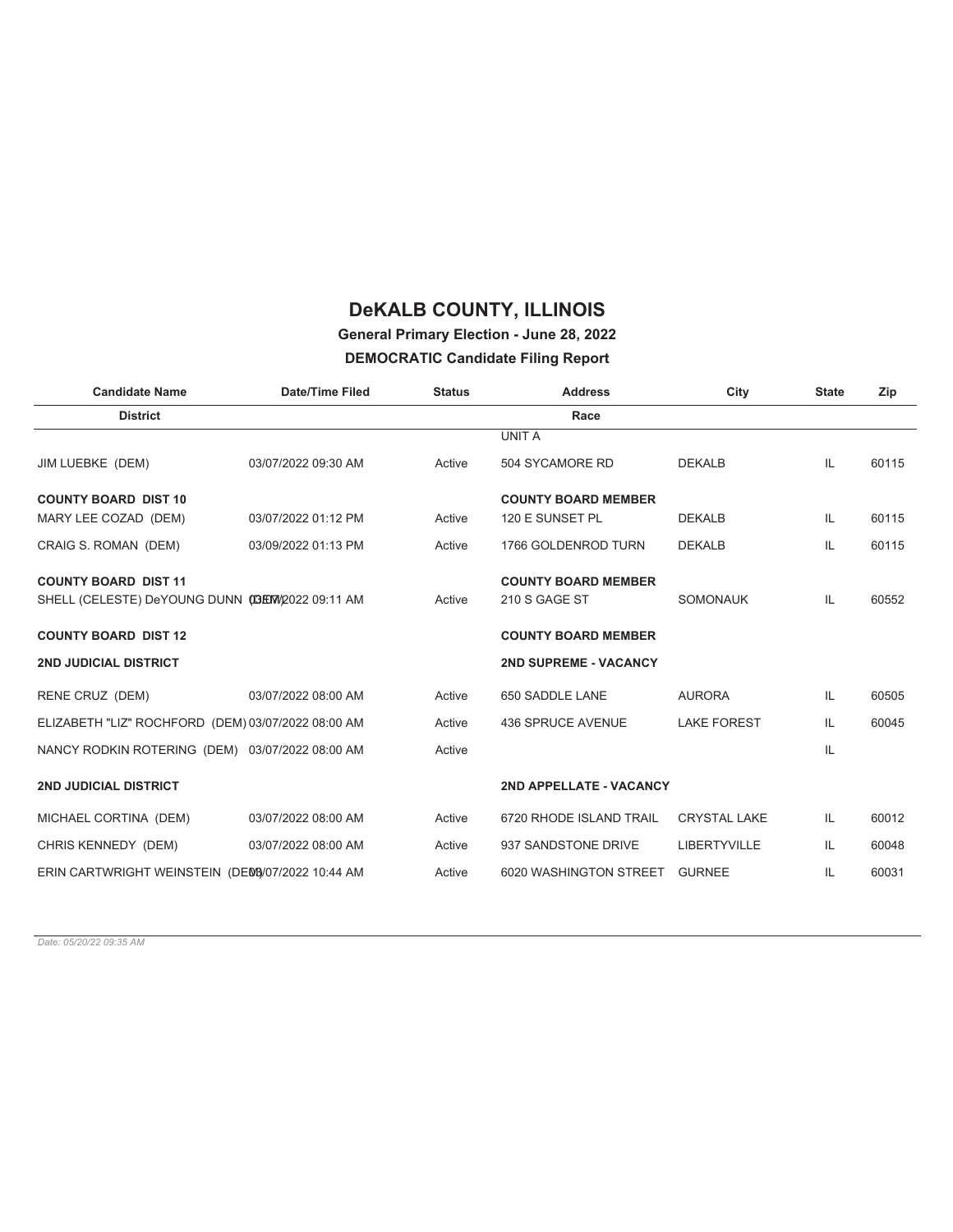### **General Primary Election - June 28, 2022**

#### **DEMOCRATIC Candidate Filing Report**

| <b>Candidate Name</b>        | <b>Date/Time Filed</b> | <b>Status</b> | <b>Address</b>                            | City            | <b>State</b> | Zip   |
|------------------------------|------------------------|---------------|-------------------------------------------|-----------------|--------------|-------|
| <b>District</b>              |                        |               | Race                                      |                 |              |       |
| <b>23RD JUDICIAL CIRCUIT</b> |                        |               | <b>23RD CIRCUIT - VACANCY</b>             |                 |              |       |
| <b>23RD JUDICIAL CIRCUIT</b> |                        |               | <b>23RD CIRCUIT - VACANCY</b>             |                 |              |       |
| <b>23RD JUDICIAL CIRCUIT</b> |                        |               | <b>23RD CIRCUIT - VACANCY</b>             |                 |              |       |
| <b>AFTON 1</b>               |                        |               | <b>AFTON 1 - COMM PERSON</b>              |                 |              |       |
| TAMMIE SHERED (DEM)          | 03/14/2022 08:45 AM    | Active        | 3853 SOUTH POINTE DR<br>UNIT <sub>C</sub> | <b>DEKALB</b>   | IL           | 60115 |
| <b>CLINTON 1</b>             |                        |               | <b>CLINTON 1 - COMM PERSON</b>            |                 |              |       |
| <b>CORTLAND 1</b>            |                        |               | <b>CORTLAND 1 - COMM PERSON</b>           |                 |              |       |
| DESIREA LOPEZ (DEM)          | 03/14/2022 08:45 AM    | Active        | 121 W PINE AVE                            | <b>CORTLAND</b> | IL           | 60112 |
| <b>CORTLAND 2</b>            |                        |               | <b>CORTLAND 2 - COMM PERSON</b>           |                 |              |       |
| <b>BRETT JOHANSEN (DEM)</b>  | 03/14/2022 04:32 PM    | Active        | 1259 BRISTOL DR W                         | <b>SYCAMORE</b> | IL           | 60178 |
| <b>CORTLAND 3</b>            |                        |               | <b>CORTLAND 3 - COMM PERSON</b>           |                 |              |       |
| STEWART OGILVIE (DEM)        | 03/07/2022 08:30 AM    | Active        | 1210 COMMERCIAL ST                        | <b>SYCAMORE</b> | IL           | 60178 |
| <b>CORTLAND 4</b>            |                        |               | <b>CORTLAND 4 - COMM PERSON</b>           |                 |              |       |
| <b>CORTLAND 5</b>            |                        |               | <b>CORTLAND 5 - COMM PERSON</b>           |                 |              |       |
| <b>CORTLAND 6</b>            |                        |               | <b>CORTLAND 6 - COMM PERSON</b>           |                 |              |       |
| MARK PIETROWSKI JR. (DEM)    | 03/07/2022 09:19 AM    | Active        | 245 JUDY LANE                             | <b>CORTLAND</b> | IL           | 60112 |
|                              |                        |               |                                           |                 |              |       |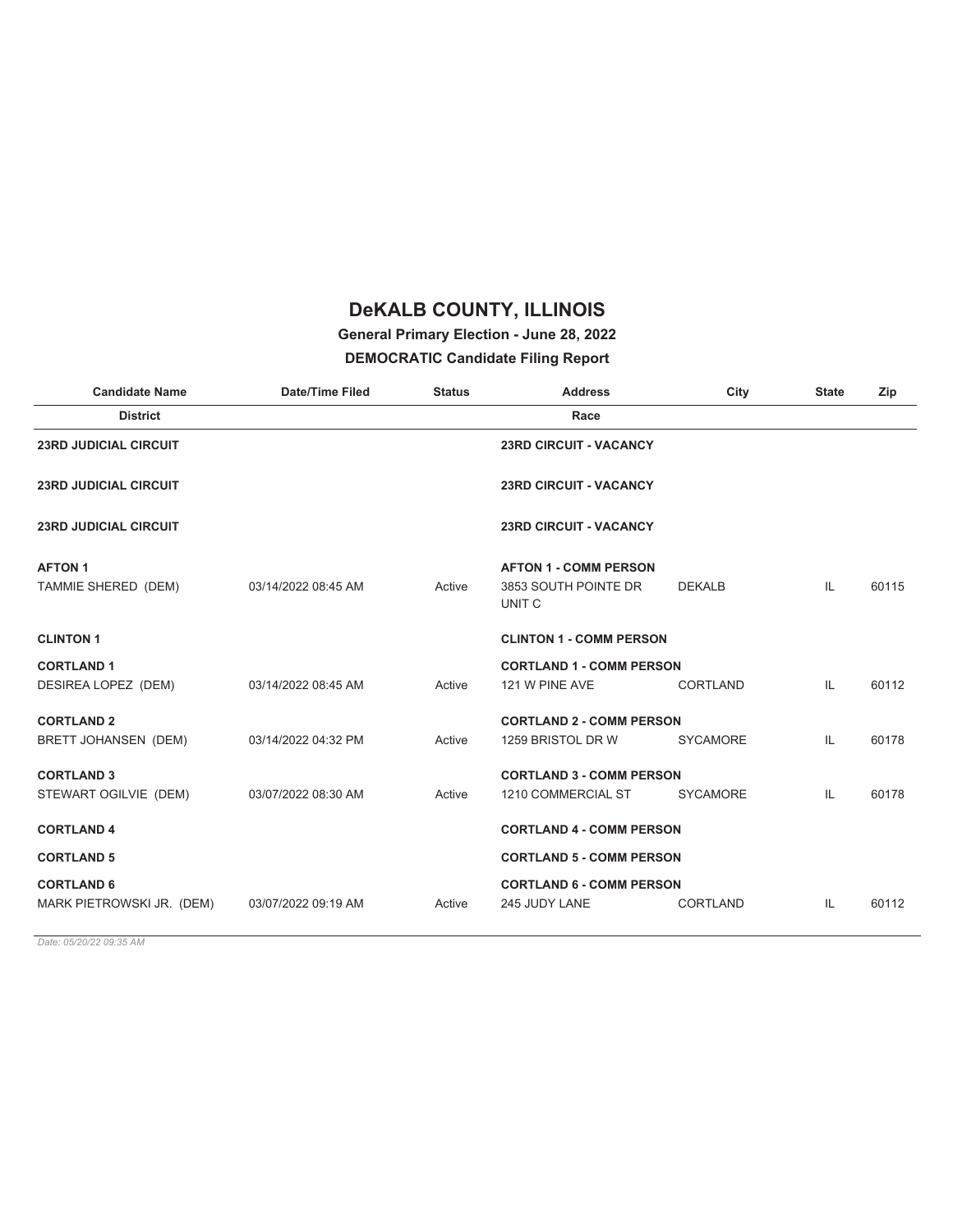### **General Primary Election - June 28, 2022**

#### **DEMOCRATIC Candidate Filing Report**

| <b>Candidate Name</b>       | <b>Date/Time Filed</b> | <b>Status</b> | <b>Address</b>                  | City              | <b>State</b> | Zip   |
|-----------------------------|------------------------|---------------|---------------------------------|-------------------|--------------|-------|
| <b>District</b>             |                        |               | Race                            |                   |              |       |
| KORI CROOKE-REMPFER (DEM)   | 03/14/2022 04:30 PM    | Withdrawn     | 245 JUDY LN                     | <b>CORTLAND</b>   | IL           | 60112 |
| RANDI OLSON (DEM)           | 03/14/2022 10:52 AM    | Active        | 446 N EDWARD ST                 | <b>CORTLAND</b>   | IL           | 60112 |
| <b>CORTLAND 7</b>           |                        |               | <b>CORTLAND 7 - COMM PERSON</b> |                   |              |       |
| CHRISTOPHER R HIGGINS (DEM) | 03/14/2022 03:20 PM    | Active        | 401 ELIZABETH ST                | <b>MAPLE PARK</b> | IL           | 60151 |
| <b>CORTLAND 8</b>           |                        |               | <b>CORTLAND 8 - COMM PERSON</b> |                   |              |       |
| DOUGLAS J. MOORE (DEM)      | 03/09/2022 03:00 PM    | Active        | 541 E CLOVERLANE DR             | <b>SYCAMORE</b>   | IL           | 60178 |
| <b>DEKALB1</b>              |                        |               | <b>DEKALB 1 - COMM PERSON</b>   |                   |              |       |
| <b>DEKALB 2</b>             |                        |               | <b>DEKALB 2 - COMM PERSON</b>   |                   |              |       |
| <b>DEKALB3</b>              |                        |               | <b>DEKALB 3 - COMM PERSON</b>   |                   |              |       |
| ALISON E. TAYLOR (DEM)      | 03/07/2022 08:30 AM    | Active        | 115 WEST ROYAL DRIVE            | <b>DEKALB</b>     | IL.          | 60115 |
| CAROLE MINOR (DEM)          | 03/07/2022 08:30 AM    | Active        | 1622 PICKWICK LN                | <b>DEKALB</b>     | IL           | 60115 |
| <b>DEKALB4</b>              |                        |               | <b>DEKALB 4 - COMM PERSON</b>   |                   |              |       |
| <b>DEKALB 5</b>             |                        |               | <b>DEKALB 5 - COMM PERSON</b>   |                   |              |       |
| RUKISHA CRAWFORD (DEM)      | 03/07/2022 09:43 AM    | Active        | 2387 RUBY LANE                  | <b>DEKALB</b>     | IL           | 60115 |
| <b>DEKALB 6</b>             |                        |               | <b>DEKALB 6 - COMM PERSON</b>   |                   |              |       |
| <b>DEKALB7</b>              |                        |               | <b>DEKALB 7 - COMM PERSON</b>   |                   |              |       |
| <b>DEKALB 8</b>             |                        |               | <b>DEKALB 8 - COMM PERSON</b>   |                   |              |       |
|                             |                        |               |                                 |                   |              |       |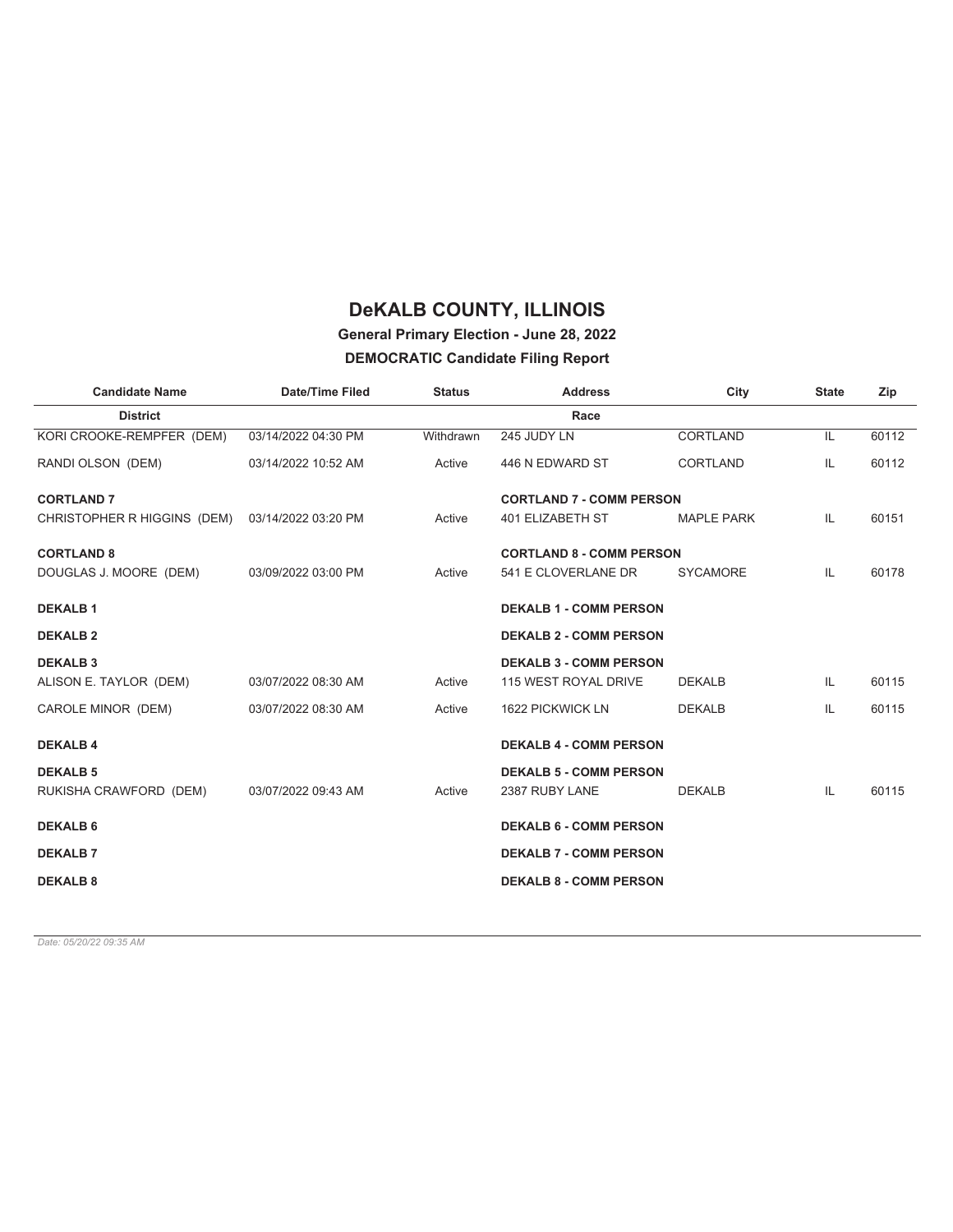#### **General Primary Election - June 28, 2022**

#### **DEMOCRATIC Candidate Filing Report**

| <b>Candidate Name</b>     | <b>Date/Time Filed</b> | <b>Status</b> | <b>Address</b>                 | City          | <b>State</b> | Zip   |
|---------------------------|------------------------|---------------|--------------------------------|---------------|--------------|-------|
| <b>District</b>           |                        |               | Race                           |               |              |       |
| <b>DEKALB9</b>            |                        |               | <b>DEKALB 9 - COMM PERSON</b>  |               |              |       |
| JOSEPH R MATYAS (DEM)     | 03/14/2022 04:26 PM    | Withdrawn     | 651 NORMAL RD                  | <b>DEKALB</b> | IL           | 60115 |
| <b>DEKALB 10</b>          |                        |               | <b>DEKALB 10 - COMM PERSON</b> |               |              |       |
| JIM LUEBKE (DEM)          | 03/07/2022 09:24 AM    | Active        | 504 SYCAMORE RD                | <b>DEKALB</b> | IL           | 60115 |
| <b>DEKALB 11</b>          |                        |               | <b>DEKALB 11 - COMM PERSON</b> |               |              |       |
| DONALD WILLIAMS (DEM)     | 03/14/2022 08:45 AM    | Active        | 308 GREENWOOD ACRES DR DEKALB  |               | IL           | 60115 |
| <b>DEKALB 12</b>          |                        |               | <b>DEKALB 12- COMM PERSON</b>  |               |              |       |
| <b>JULIE ROGERS (DEM)</b> | 03/14/2022 10:50 AM    | Active        | 324 RIVER DR                   | <b>DEKALB</b> | IL           | 60115 |
| JENNIFER JOHNSON (DEM)    | 03/14/2022 04:27 PM    | Active        | 13 JENNIFER LN                 | <b>DEKALB</b> | IL           | 60115 |
| <b>DEKALB 13</b>          |                        |               | <b>DEKALB 13 - COMM PERSON</b> |               |              |       |
| STEVE C KAPITAN (DEM)     | 03/07/2022 09:25 AM    | Active        | 1228 SYCAMORE RD               | <b>DEKALB</b> | IL           | 60115 |
| SARAH MOSES (DEM)         | 03/14/2022 01:14 PM    | Active        | 926 N 9TH ST                   | <b>DEKALB</b> | IL           | 60115 |
| <b>DEKALB 14</b>          |                        |               | <b>DEKALB 14 - COMM PERSON</b> |               |              |       |
| <b>DEKALB 15</b>          |                        |               | <b>DEKALB 15 - COMM PERSON</b> |               |              |       |
| <b>DEKALB 16</b>          |                        |               | <b>DEKALB 16 - COMM PERSON</b> |               |              |       |
| <b>DEKALB 17</b>          |                        |               | <b>DEKALB 17 - COMM PERSON</b> |               |              |       |
| CAT BRIAN PRESCOTT (DEM)  | 03/14/2022 08:45 AM    | Active        | <b>420 FRANKLIN ST</b>         | <b>DEKALB</b> | IL           | 60115 |
|                           |                        |               |                                |               |              |       |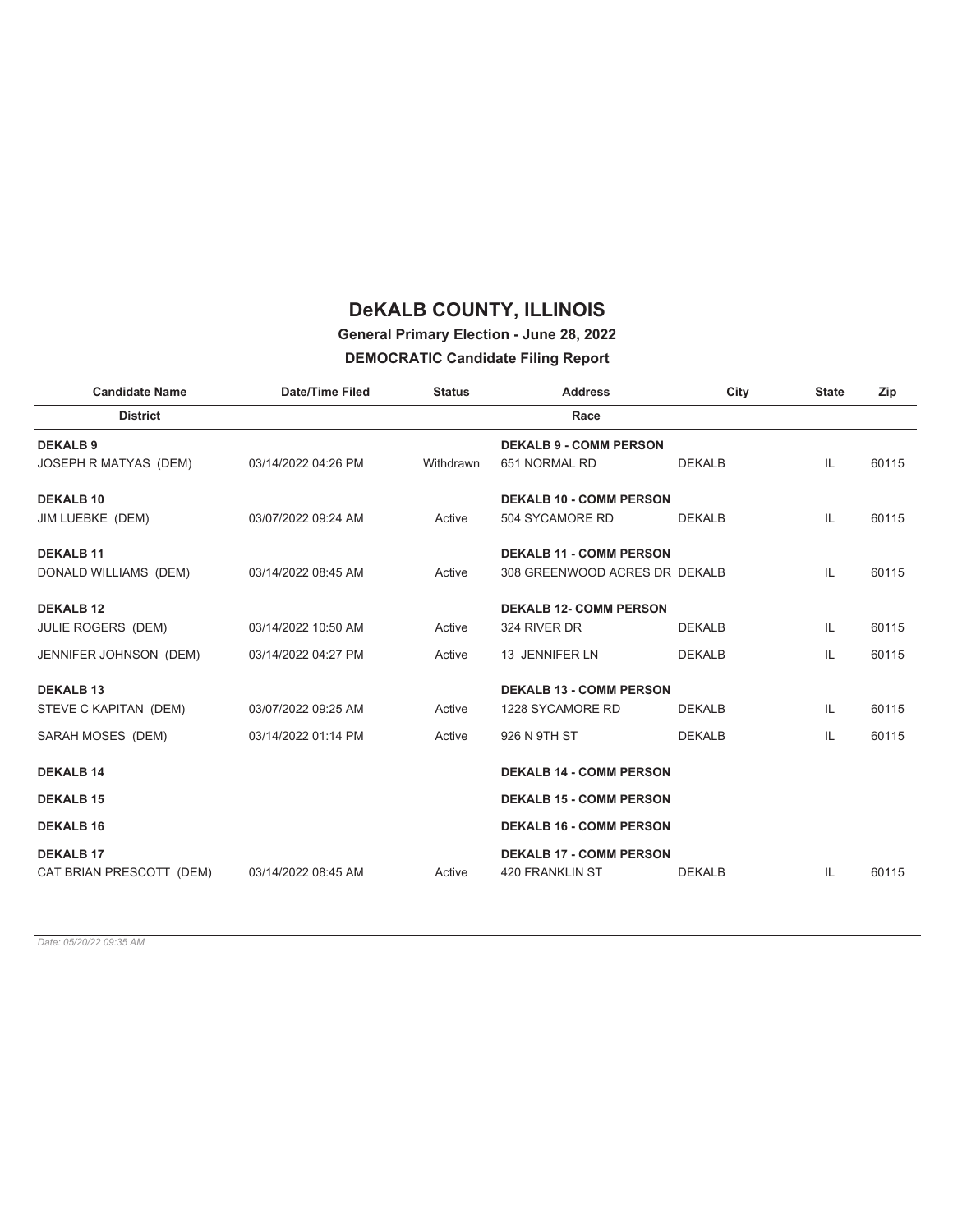### **General Primary Election - June 28, 2022**

#### **DEMOCRATIC Candidate Filing Report**

| <b>Candidate Name</b>      | <b>Date/Time Filed</b> | <b>Status</b> | <b>Address</b>                  | City          | <b>State</b> | Zip   |
|----------------------------|------------------------|---------------|---------------------------------|---------------|--------------|-------|
| <b>District</b>            |                        |               | Race                            |               |              |       |
| <b>DEKALB 18</b>           |                        |               | <b>DEKALB 18 - COMM PERSON</b>  |               |              |       |
| <b>DEKALB 19</b>           |                        |               | <b>DEKALB 19 - COMM PERSON</b>  |               |              |       |
| <b>DEKALB 20</b>           |                        |               | <b>DEKALB 20 - COMM PERSON</b>  |               |              |       |
| NICHOLAS J LAHEY (DEM)     | 03/07/2022 01:12 PM    | Active        | 120 E SUNSET PL                 | <b>DEKALB</b> | IL           | 60115 |
| <b>DEKALB 21</b>           |                        |               | <b>DEKALB 21 - COMM PERSON</b>  |               |              |       |
| <b>DEKALB 22</b>           |                        |               | <b>DEKALB 22 - COMM PERSON</b>  |               |              |       |
| <b>DEKALB 23</b>           |                        |               | <b>DEKALB 23 - COMM PERSON</b>  |               |              |       |
| VERNON DELJONSON (DEM)     | 03/14/2022 10:55 AM    | Active        | 219 W SUNSET PL                 | <b>DEKALB</b> | IL           | 60115 |
| <b>DEKALB 24</b>           |                        |               | <b>DEKALB 24 - COMM PERSON</b>  |               |              |       |
| <b>DEKALB 25</b>           |                        |               | <b>DEKALB 25 - COMM PERSON</b>  |               |              |       |
| <b>FRANKLIN1</b>           |                        |               | <b>FRANKLIN 1 - COMM PERSON</b> |               |              |       |
| <b>GENOA1</b>              |                        |               | <b>GENOA 1 - COMM PERSON</b>    |               |              |       |
| CHRISTI SLAVENAS (DEM)     | 03/07/2022 09:30 AM    | Active        | 511 W 2ND ST                    | <b>GENOA</b>  | IL           | 60135 |
| <b>GENOA 2</b>             |                        |               | <b>GENOA 2 - COMM PERSON</b>    |               |              |       |
| <b>KINGSTON 1</b>          |                        |               | <b>KINGSTON 1 - COMM PERSON</b> |               |              |       |
| <b>MALTA1</b>              |                        |               | <b>MALTA 1 - COMM PERSON</b>    |               |              |       |
| FREDRICK (FRED) HALL (DEM) | 03/10/2022 12:00 PM    | Active        | 405 S 3RD ST                    | <b>MALTA</b>  | IL           | 60150 |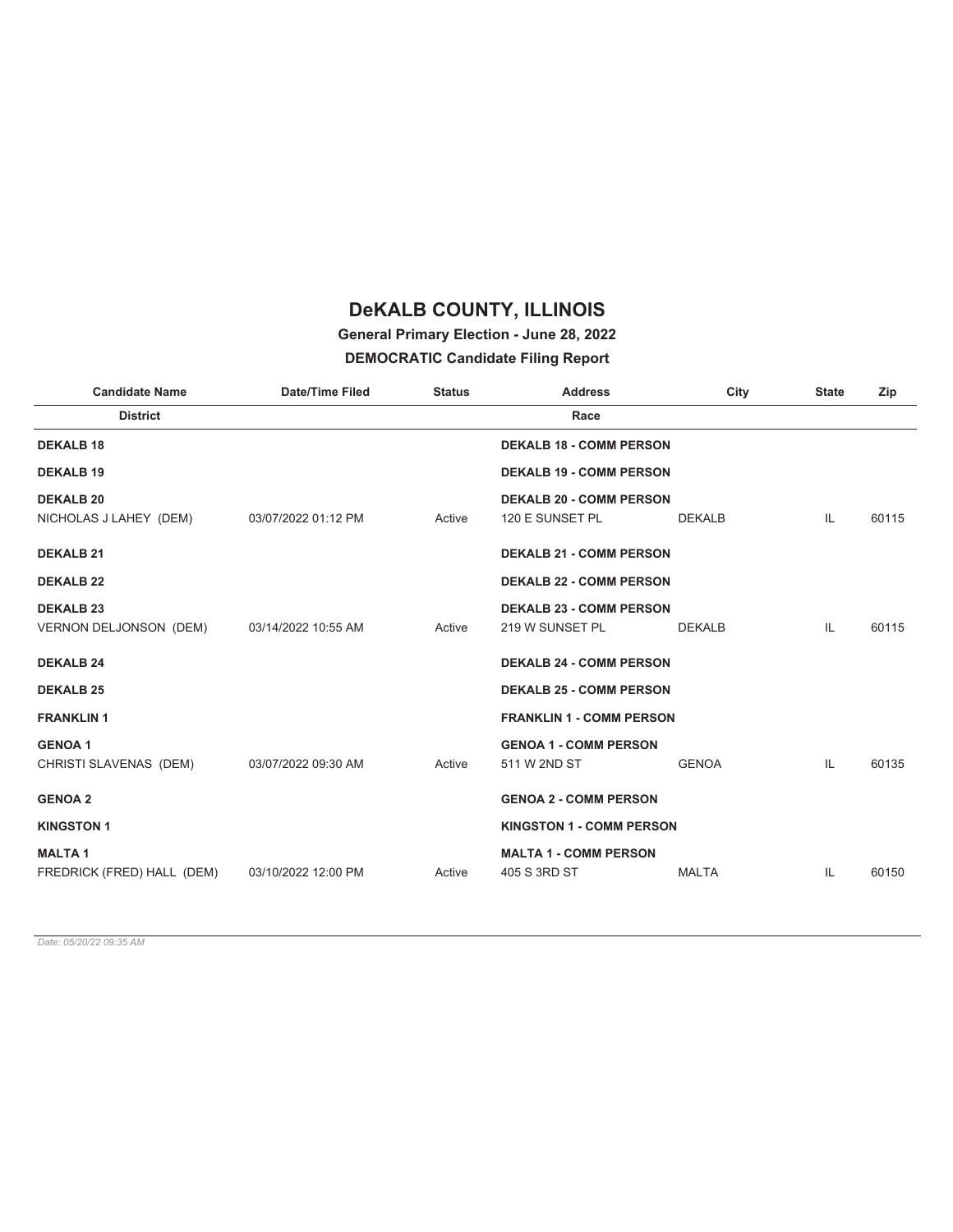#### **General Primary Election - June 28, 2022**

#### **DEMOCRATIC Candidate Filing Report**

| <b>Candidate Name</b>                           | Date/Time Filed     | <b>Status</b> | <b>Address</b>                    | City             | <b>State</b> | Zip   |
|-------------------------------------------------|---------------------|---------------|-----------------------------------|------------------|--------------|-------|
| <b>District</b>                                 |                     |               | Race                              |                  |              |       |
| <b>MAYFIELD1</b>                                |                     |               | <b>MAYFIELD 1 - COMM PERSON</b>   |                  |              |       |
| LAURA E. FRANKIEWICZ (DEM)                      | 03/07/2022 08:40 AM | Active        | 9040 SOUTH MAYFIELD ROAD SYCAMORE |                  | IL           | 60178 |
| JOANNE KAY PICKERING (DEM)                      | 03/14/2022 08:45 AM | Active        | 1770 W STATE ST APT 5             | <b>SYCAMORE</b>  | IL           | 60178 |
| <b>MILAN1</b>                                   |                     |               | <b>MILAN 1 - COMM PERSON</b>      |                  |              |       |
| <b>PAW PAW 1</b>                                |                     |               | <b>PAW PAW 1 - COMM PERSON</b>    |                  |              |       |
| ANNA M. WILHELMI (DEM)                          | 03/07/2022 09:18 AM | Active        | 3454 GOBLE RD                     | <b>EARLVILLE</b> | IL           | 60518 |
| <b>PIERCE 1</b>                                 |                     |               | <b>PIERCE 1 - COMM PERSON</b>     |                  |              |       |
| <b>SANDWICH 1</b>                               |                     |               | <b>SANDWICH 1 - COMM PERSON</b>   |                  |              |       |
| <b>SANDWICH 2</b>                               |                     |               | <b>SANDWICH 2 - COMM PERSON</b>   |                  |              |       |
| <b>SANDWICH 3</b>                               |                     |               | <b>SANDWICH 3 - COMM PERSON</b>   |                  |              |       |
| <b>SANDWICH 4</b>                               |                     |               | <b>SANDWICH 4 - COMM PERSON</b>   |                  |              |       |
| <b>SANDWICH 5</b>                               |                     |               | <b>SANDWICH 5 - COMM PERSON</b>   |                  |              |       |
| BRIAN KUBISAK (DEM)                             | 03/07/2022 09:20 AM | Active        | 17481 CHICAGO ROAD                | <b>SANDWICH</b>  | IL           | 60548 |
| <b>SHABBONA 1</b>                               |                     |               | <b>SHABBONA 1 - COMM PERSON</b>   |                  |              |       |
| DAVID SIMPSON (DEM)                             | 03/14/2022 10:53 AM | Active        | 208 W CHEROKEE AVE                | <b>SHABBONA</b>  | IL           | 60550 |
| <b>SOMONAUK1</b>                                |                     |               | <b>SOMONAUK 1 - COMM PERSON</b>   |                  |              |       |
| SHELL (CELESTE) DeYOUNG DUNN (DEW/2022 09:11 AM |                     | Active        | 210 S GAGE ST                     | <b>SOMONAUK</b>  | IL           | 60552 |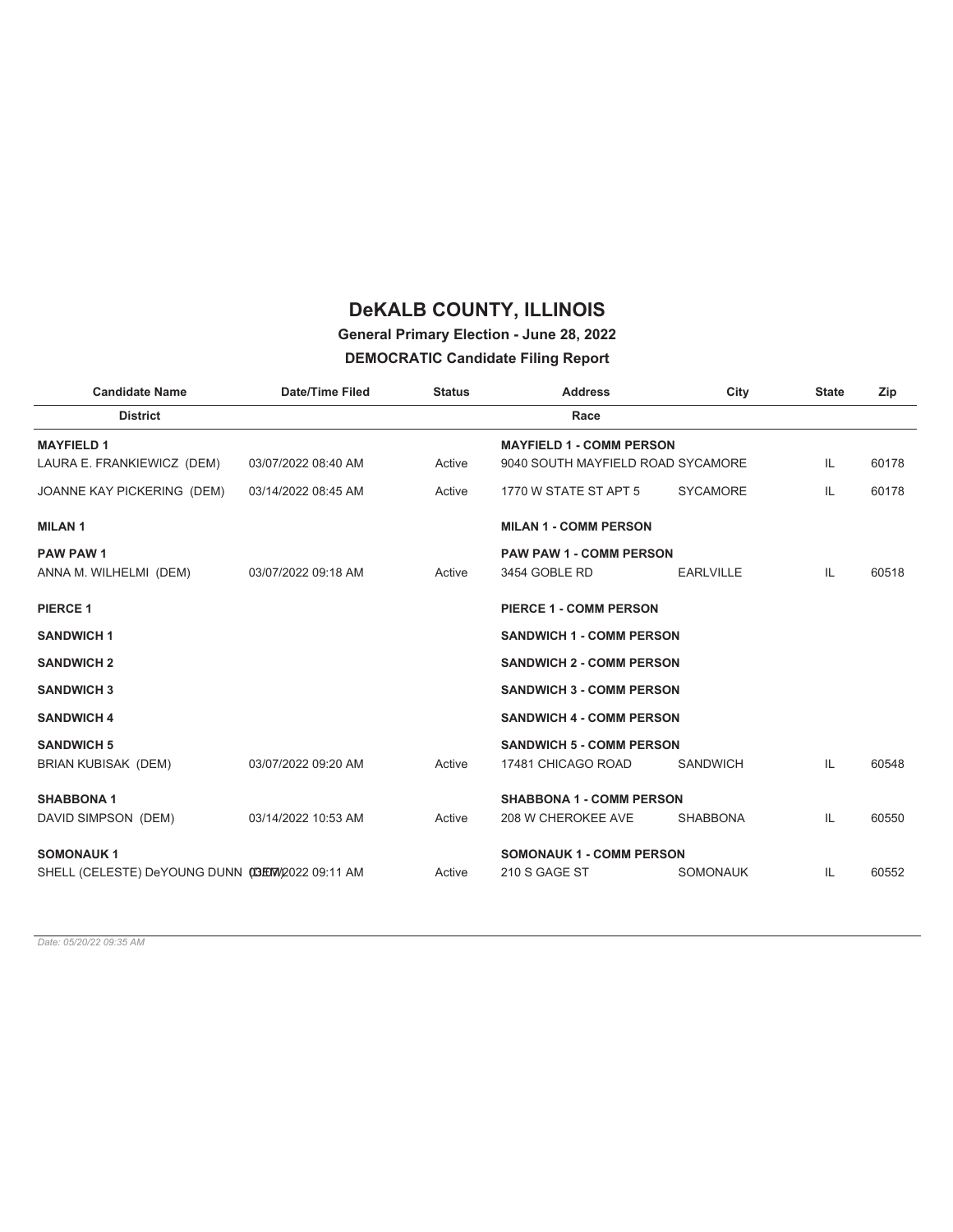#### **General Primary Election - June 28, 2022**

#### **DEMOCRATIC Candidate Filing Report**

| <b>Candidate Name</b>     | <b>Date/Time Filed</b> | <b>Status</b> | <b>Address</b>                     | City            | <b>State</b> | Zip   |
|---------------------------|------------------------|---------------|------------------------------------|-----------------|--------------|-------|
| <b>District</b>           |                        |               | Race                               |                 |              |       |
| <b>SOUTH GROVE 1</b>      |                        |               | <b>SOUTH GROVE 1 - COMM PERSON</b> |                 |              |       |
| <b>SQUAW GROVE 1</b>      |                        |               | <b>SQUAW GROVE 1 - COMM PERSON</b> |                 |              |       |
| JOHN F MCFARLAND (DEM)    | 03/10/2022 01:20 PM    | Active        | 500 LOUISE DR                      | <b>HINCKLEY</b> | IL           | 60520 |
| <b>SYCAMORE 1</b>         |                        |               | <b>SYCAMORE 1 - COMM PERSON</b>    |                 |              |       |
| <b>SYCAMORE 2</b>         |                        |               | <b>SYCAMORE 2 - COMM PERSON</b>    |                 |              |       |
| <b>SYCAMORE 3</b>         |                        |               | <b>SYCAMORE 3 - COMM PERSON</b>    |                 |              |       |
| AMBER GULLEY QUITNO (DEM) | 03/14/2022 08:45 AM    | Active        | 1722 STERLING DR                   | <b>SYCAMORE</b> | IL           | 60178 |
| <b>SYCAMORE 4</b>         |                        |               | <b>SYCAMORE 4 - COMM PERSON</b>    |                 |              |       |
| <b>SYCAMORE 5</b>         |                        |               | <b>SYCAMORE 5 - COMM PERSON</b>    |                 |              |       |
| ERIC H SCHMACK (DEM)      | 03/07/2022 08:55 AM    | Active        | 584 WEST STATE STREET              | <b>SYCAMORE</b> | IL           | 60178 |
| <b>SYCAMORE 6</b>         |                        |               | <b>SYCAMORE 6 - COMM PERSON</b>    |                 |              |       |
| VIRGINIA M. SHERROD (DEM) | 03/07/2022 09:11 AM    | Active        | 170 MCLAREN DR S                   | <b>SYCAMORE</b> | IL           | 60178 |
| <b>SYCAMORE 7</b>         |                        |               | <b>SYCAMORE 7 - COMM PERSON</b>    |                 |              |       |
| <b>SYCAMORE 8</b>         |                        |               | <b>SYCAMORE 8 - COMM PERSON</b>    |                 |              |       |
| <b>SYCAMORE 9</b>         |                        |               | <b>SYCAMORE 9 - COMM PERSON</b>    |                 |              |       |
| ALICIA C. COSKY (DEM)     | 03/14/2022 08:45 AM    | Active        | 166 BRIAN ST                       | <b>SYCAMORE</b> | IL           | 60178 |
| <b>SYCAMORE 10</b>        |                        |               | <b>SYCAMORE 10 - COMM PERSON</b>   |                 |              |       |